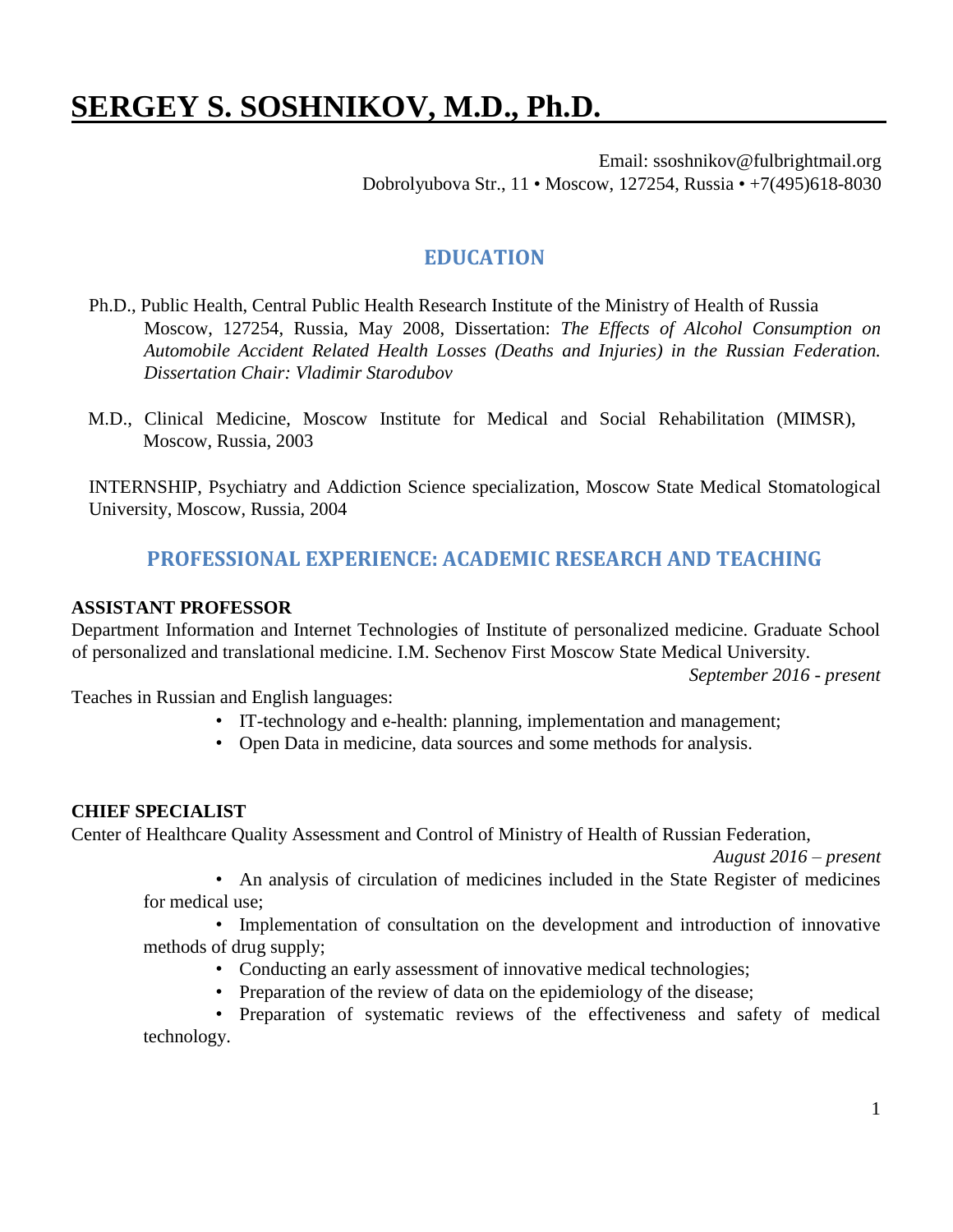#### **EXPERT CONSULTANT FOR THE WORLD HEALTH ORGANIZATION**

World Health Organization, Regional Office for Europe *December 2015 – January 2016*

• Review data, methods and preliminary estimates of levels and trends of the main causes of death among children in selected countries from the European Region. Project HQMCA1409023, Task 9.1, Award 60956. Registration 2015/589892-0. EU/DIR Information, Evidence, Research and Innovation.

• Take part in developing the *WHO European Regional Bureau Collaboration Centre for Global Burden of Disease* in the Central Public Health Research Institute of the Russian Ministry of Health.

#### **HEAD OF DEPARTMENT**

Mathematical Modeling in Healthcare Department, Central Public Health Research Institute of the Ministry of Health of Russia, Moscow, Russia *November 2013 – August 2016*

Manage a scientific department. The structure of department includes three professional mathematicians, two experts on public health and medical statistics, one pharmacometrics specialist and one economist. My role in this team is to be a translator between mathematicians and health specialists.

#### **RESEARCHER**

Department of Medical and Social Problems, Central Public Health Research Institute of the Ministry of Health of Russia, Moscow, Russia *July 2008 – October 2013*

- **Public Health Research.** Collaborated with scientists from other departments at the research institute on conducting studies to meet the needs of government clients. Examples of research investigations conducted: statistical analysis for a research project titled "The prevalence of smoking, tobacco and drug use among adolescents in the regions of Russia" for *Medical and Social Problems Department*.
- **Biostatistical Research.** Conducted contractual scientific work for small and large pharmaceutical companies (Invar, BIOTEC, Pharmasoft, etc.) and for other private clients. Performed biostatistical analysis for clinical trials, phases 0-3. Research design and planning of statistical analyses.
- **Biosimulation in Biomedical Research***.* Collaborated with mathematical modelers with Novartis pharmaceutical company modeling team to design new medicines.
- **Predictive Modeling.** Performed resource allocation, health care accessibility and quality analyses for the Russian Health Ministry. Predicted personnel resources and their allocation within the Russian healthcare system.
- **Consulting.** Provided consultations on biostatistics, epidemiology, mathematical statistics and modeling to support scientific investigations carried out by other departments at the research institute.
- **Data Collection & Analysis of Medical and Business Statistics.** Conducted scientific investigations to optimize healthcare quality, access and cost of services provided by government and private medical organizations.
- **Scientific Reviews.** Conducting a scientific review on mathematical models of stroke.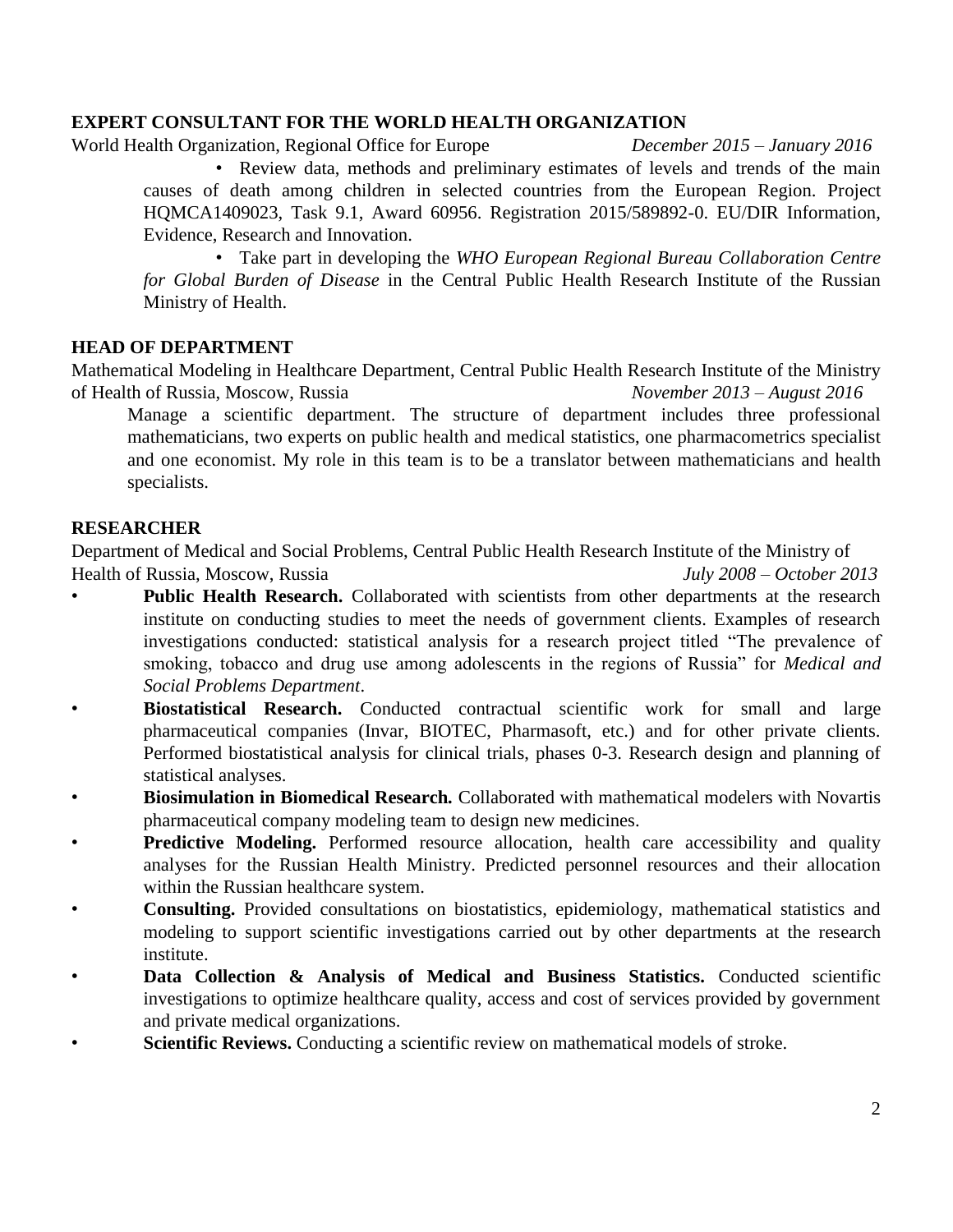• **Organization of full-time and distance educational courses and conferences.** Designed and delivered a mathematical modeling educational series for the Russian Ministry of Health under the sponsorship of Novartis pharmaceutical company (the course was 1 weeks long and had 30 participants and 15 online participants). In addition, designed and conducted a 10-day biostatistics course on SPSS/PASW with Professor V. Vlasov for 25 Kazakh statisticians and medical doctors from Central Tuberculosis Health Center.

**Lecturing for postgraduate students in the Institute.** Conducted series of lectures on epidemiological and ethical issues in Public Health studies. Providing Elective on mathematical modeling in biomedical research (Face to Face and Online).

## **FULBRIGHT VISITING SCHOLAR**

Mathematics Department,

Central Michigan University, Mt. Pleasant, MI, USA *August 2011 – February 2012*

- Collected healthcare data from open statistical sources and compiled the into a comprehensive research database. The database contained over 100 medical and social variables from 12 sources collected in MySQL database for further analysis.
- Collaborated with Professor Carl Lee (Math. Dept. CMU) to develop three mathematical models of diseases in Russian data, which was subsequently published.
- Gave a lecture titled "Content analysis of proprietary patented treatment methods for substance abuse and dependence" for Doctor of Health Administration students enrolled in a health education travel course through the Department of Health Sciences at Central Michigan University.

#### **ASSISTANT PROFESSOR**

Department for Medical Statistics and Informatics

Russian Medical Postgraduate Academy, Moscow, Russia *February 2010 - December 2016* Teaches a variety of courses to graduate (post-MD) students, Medical Doctors and Statisticians, and PhD students:

- *Identification and use of open statistical data sources in help of Public Health research;*
- *Using MS ACCESS in biostatistical studies;*
- *Application of SPSS/PASW to scientific research;* and
- *Research applications of the Internet cloud technologies and open-code software.*

Advises graduate (post-MD) students, Medical Doctors and Statisticians, and PhD students. Development of questionnaires and analysis of results for program of academic assessment activities.

# **PROFESSIONAL EXPERIENCE: ADMINISTRATION AND CONSULTING**

## **MONITORING EXPERT**

Monitoring and Evaluation Centre, Central Public Health Research Institute,

Russian Ministry of Health, Moscow, Russia *June 2006 – September 2008*

Conducted regular monitoring visits to the regions of Russian Federation (mostly Siberian) to facilitate an effective national strategy to combat HIV/AIDS in the Russian Federation and the implementation of the principles of the strategy in ten selected regions (a project of the Global Fund to Fight AIDS, Tuberculosis and Malaria, round III).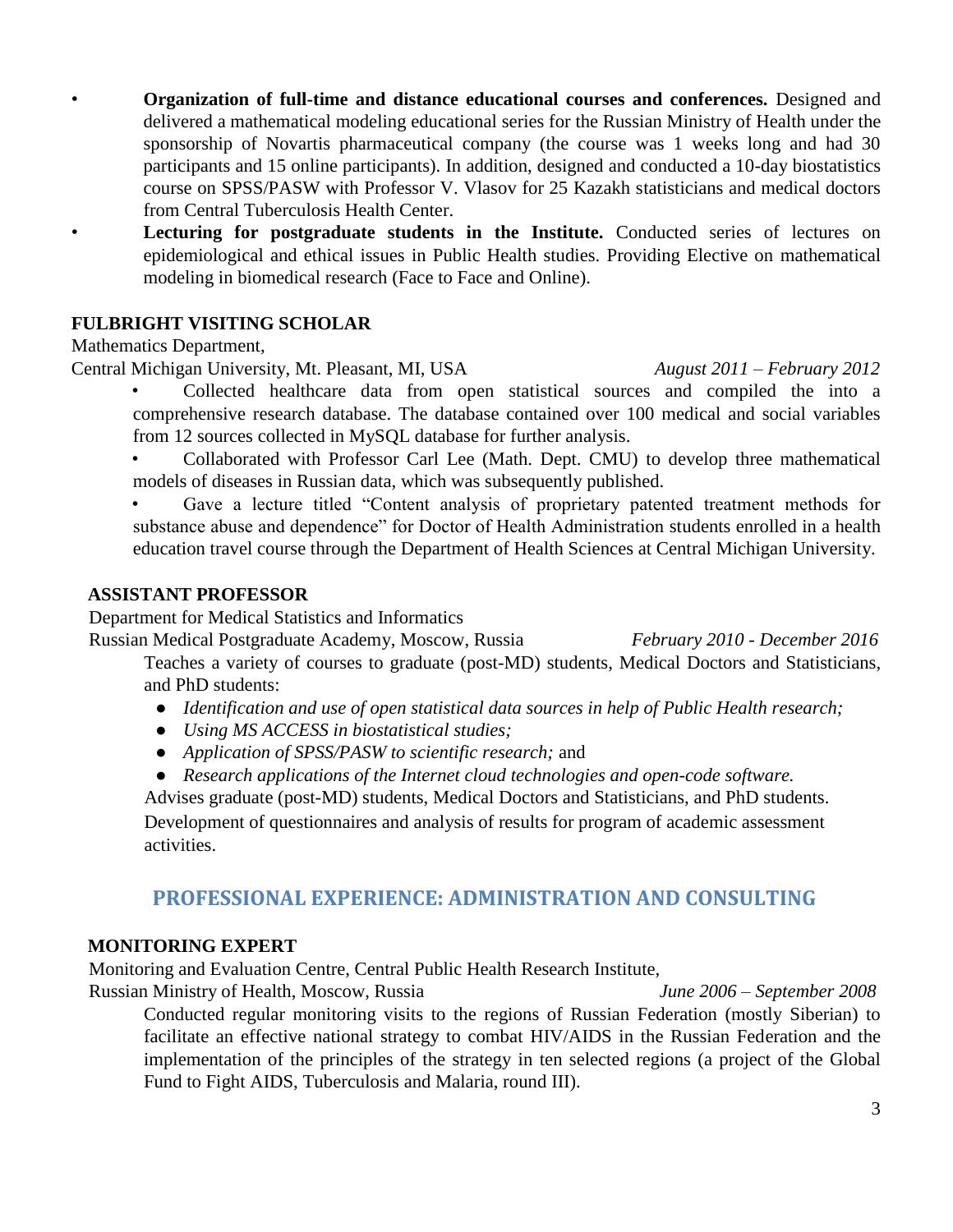#### **COORDINATOR'S ASSISTANT**

Department for International Health Collaboration, Central Public Health Research Institute, Russian Ministry of Health, Moscow, Russia *May 2005 – May 2006*

• Implemented monitoring visits to the regions of Russia within the framework of the Center for Monitoring and Evaluation of Russian projects for *The Global Fund to Fight AIDS, Tuberculosis and Malaria*, which monitors and evaluates the program titled "Promotion of an effective national strategy to combat HIV/AIDS in the Russian Federation".

• Collected and analyzed information about international projects and programs in the area of health reform in Russia. Examples of international projects:

- a) Northern Dimension Partnership in Public Health and Social Well-being (NDPHS);
- b) The development of treatment strategies in the Russian Federation vulnerable to HIV/AIDS" (Global Fund to Fight AIDS, Tuberculosis and Malaria, IV Round); and
- c) Stimulating an effective national strategy to combat HIV/AIDS in the Russian Federation and the implementation of the principles of the strategy in ten selected regions" (a project of the Global Fund to Fight AIDS, Tuberculosis and Malaria, III round).

Improved cooperation between international health project leaders and Russian regional health authorities.

## **PROFESSIONAL EXPERIENCE: CLINICAL WORK**

#### **PARAMEDIC**

Hospital for Psychiatry, Substance Abuse and Dependence Treatment Facility #17,

Moscow, Russia *September 2000 – May 2003*

Performed clinical work for patients suffering from substance abuse. Played the role of the doctor on duty at the hospital and led to the work of nurses and staff.

#### **INTERN**

Hospital for Psychiatry, Substance Abuse, and Dependence Treatment Facility #17, Moscow, Russia *June 2003 – July 2004*

Performed clinical work for clients suffering from substance abuse.

## **PUBLICATIONS**

- Wang H., Soshnikov S., et al. Global, regional, national, and selected subnational levels of stillbirths, neonatal, infant, and under-5 mortality, 1980–2015: a systematic analysis for the Global Burden of Disease Study 2015 //The Lancet. – 2016. – Т. 388. – №. 10053. – С. 1725-1774.
- Lim S. S., Soshnikov S., et al. Measuring the health-related Sustainable Development Goals in 188 countries: a baseline analysis from the Global Burden of Disease Study 2015 //The Lancet. – 2016. – Т. 388. – №. 10053. – С. 1813-1850.
- Haagsma J. A., Soshnikov S., et al. The global burden of injury: incidence, mortality, disabilityadjusted life years and time trends from the Global Burden of Disease study 2013 //Injury prevention. – 2016. – Т. 22. –  $N_2$ . 1. – С. 3-18.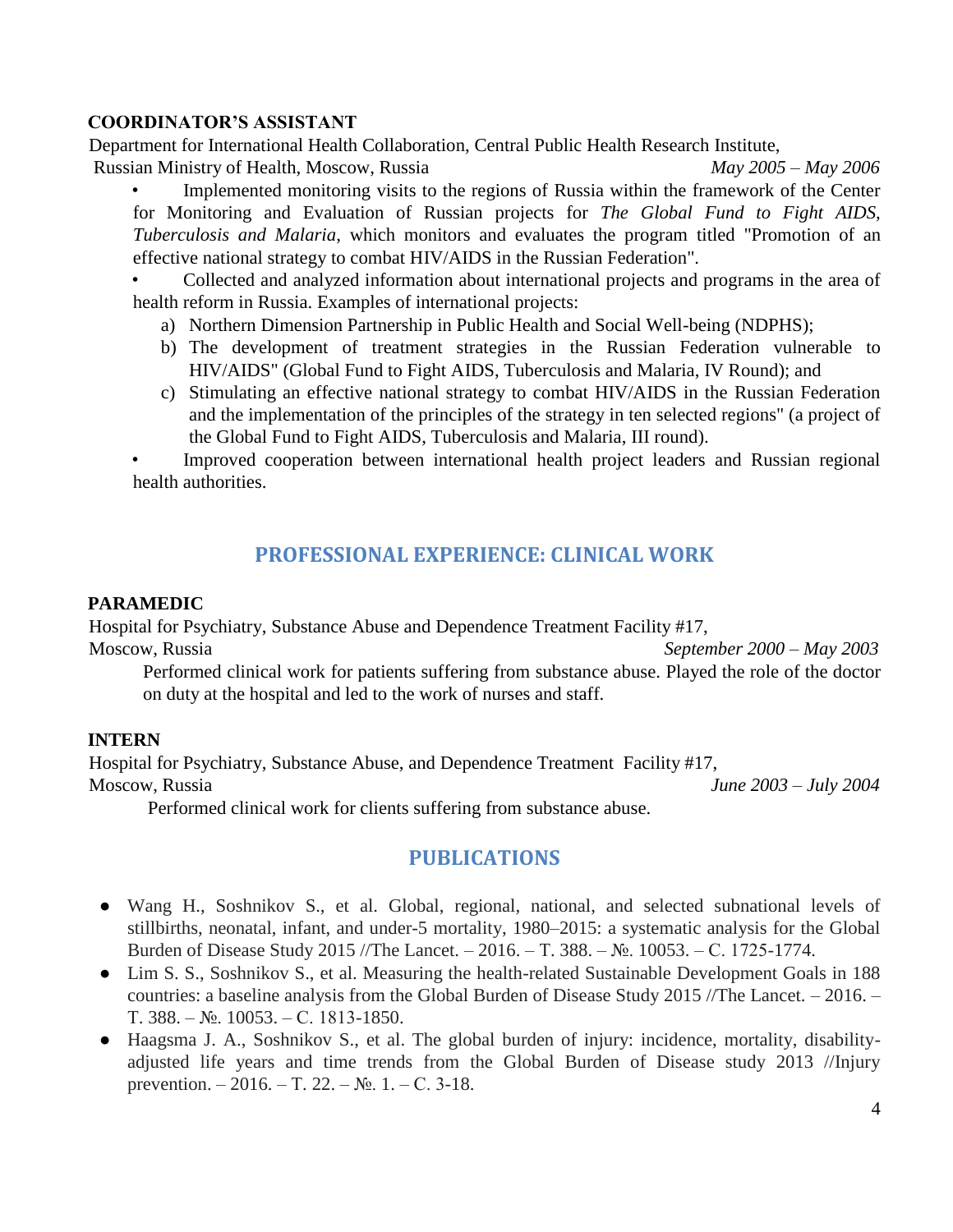- Kassebaum N. J., Soshnikov S., et al. Global, regional, and national levels of maternal mortality, 1990–2015: a systematic analysis for the Global Burden of Disease Study 2015 //The Lancet. – 2016. – Т. 388. – №. 10053. – С. 1775-1812.
- Naghavi, N., Wang, H., Lozano. R., Davis, F., Liang, X., Zhou, M., Vollset, SE., Soshnikov, S., et al. Global, regional, and national age-sex specific all-cause and cause-specific mortality for 240 causes of death, 1990-2013: a systematic analysis for the Global Burden of Disease Study 2013. Lancet 385 (9963), 117-171.
- Mikhaylova, Y, Soshnikov, S, Shikina I. et. al. Analyzing impact of TB control measures on TB epidemiological indicators. Social Aspects of Population Health. 2014 3(40).
- Soshnikov, S., et al. Global, regional, and national incidence and mortality for HIV, tuberculosis, and malaria during 1990–2013: a systematic analysis for the Global Burden of Disease Study 2013. The Lancet 384 (9947), 1005-1070.
- Soshnikov, S., Vlassov, V. The Religious people in Russia and smoking tobacco. European Journal of Public Health. 2014 Sept. 24 (suppl 2):164, 096.
- Soshnikov, S., et al. Global, regional, and national age-sex specific all-cause and cause-specific mortality for 240 causes of death, 1990-2013: a systematic analysis for the Global Burden of Disease Study 2013. The Lancet. 2015 Jan 10;385(9963):117-71.
- Soshnikov, S., et al. Global, regional, and national levels of neonatal, infant, and under-5 mortality during 1990-2013: a systematic analysis for the Global Burden of Disease Study 2013. The Lancet - 2 May 2014, doi:10.1016/S0140-6736(14)60497-9.
- Soshnikov, S., et al. Global, regional, and national levels and causes of maternal mortality during 1990-2013: A systematic analysis for the Global Burden of Disease Study 2013. The Lancet - 2 May 2014, doi: 10.1016/S0140-6736(14)60696-6.
- Carl, Lee., Soshnikov, S.,Vladimirov, S. "Are Socio-Economic, Health Infrastructure, and Demographic Factors Associated with Infant Mortality in Russia?," International Journal of Software Innovation (IJSI) 1 (2013): 4, accessed (April 23, 2014), doi:10.4018/ijsi.2013100105.
- Soshnikov, S., Lee, C., Vlassov, V., Vladimirov, S. (2012) Factors Associated with Abortions in Russia: a Predictive Modeling Study. European Journal of Public Health, Vol. 22(2), 95-95.
- Soshnikov, S. Content-analysis of patented methods for treating narcologycal disorders in Russia. Journal of Neurology. 2012, Kazan. XLIII., 4, 3-7.
- Vladimirov, S., Soshnikov, S. Statistical association frequency of drug and frequency of detection of human immunodeficiency virus in the Russian Federation in 1995-2006. 9, 32 (pp 350-361) – 2008.
- Soshnikov, S. The Effects of Alcohol Consumption on Automobile Accident Related Health Losses (Deaths and Injuries) in the Russian Federation. Dissertation thesis. 2008, Central Public Health Research Institute, Moscow.

# **PUBLISHED REFEREED ABSTRACTS**

- Soshnikov, S., Lee, C., Vladimirov, S. (2013). A Modeling approach to identify factors associated with Infant mortality in Russia. 12th IEEE/ACIS International Conference on Computer and Information Science (ICIS 2013), p. 185-190. June 16 -20, 2013, Toki Messe, Niigata Japan.
- Soshnikov, S., Lee, C., Vlassov, V., Gaidar, M. and Vladimirov, S. (2013). A comparison of some predictive modeling techniques for modeling abortion rates in Russia. Proceedings (Refereed), 14th IEEE/ACIS International Conference on Software Engineering, Artificial Intelligence, Networking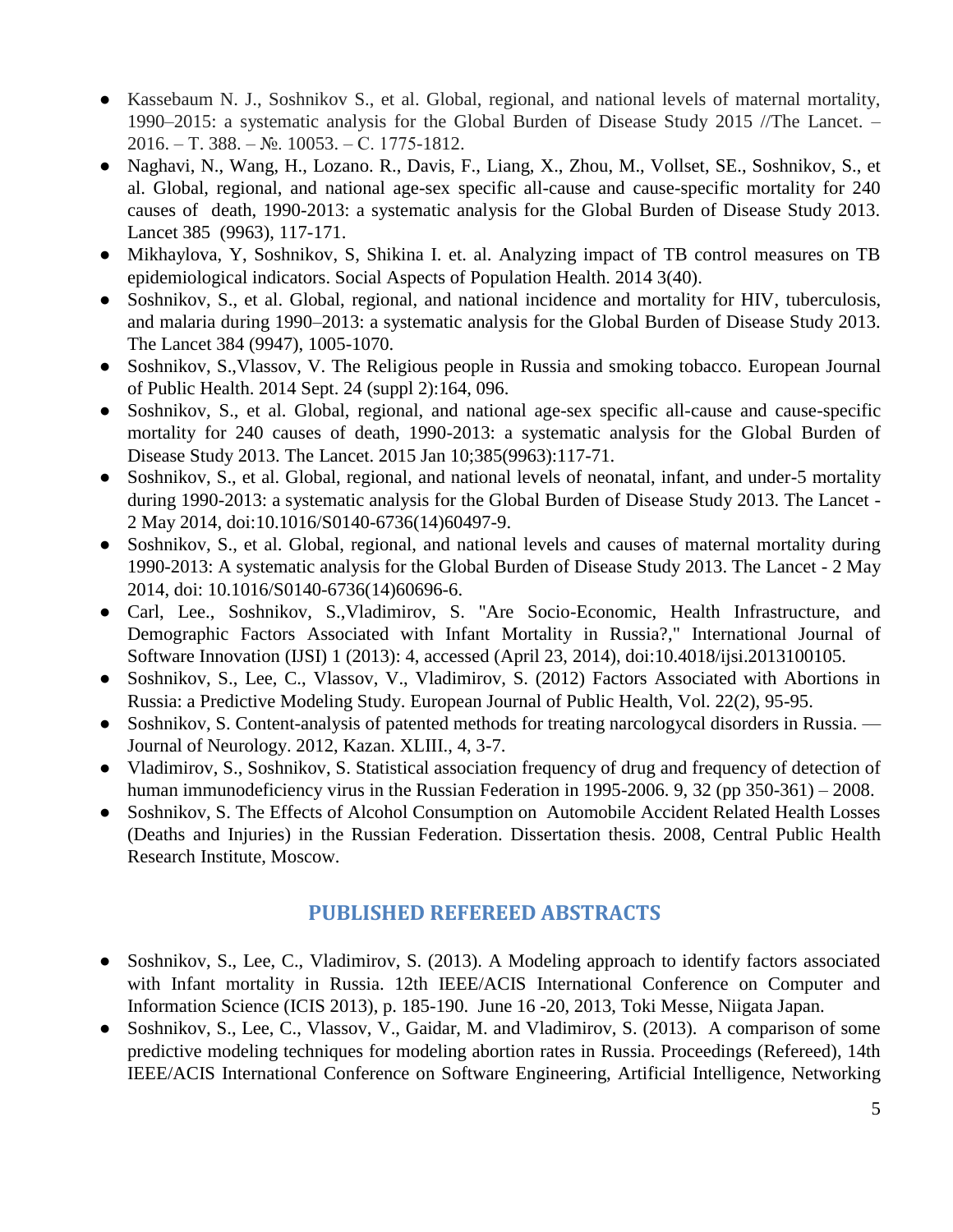and Parallel/Distributed Computing (SNPD 2013), p. 115-120. July 1st – July 3rd, 2013, Honolulu, Hawaii, USA.

# **REFEREED PRESENTATIONS**

- Evaluation, classification and the characteristics of the medical pseudoscience. Soshnikov SS. The Faculty of Journalism of Moscow State University named after MV Lomonosov. Conference "Pseudoscience in modern society: theoretical and methodological approaches and coping strategies." November 26, 2015.
- The Predictive Modeling Approach on Continuous Statistics of Alcoholism Incidence in Russia. International Symposium on Health Information Management Research (ISHIMR 2015), York, UK.
- Analysis of the official medical and social statistics on the example of the infant mortality rate. X International scientific conference "The use of multivariate statistical analysis in economics and quality assessment." (2014), Higher School of Economics in Moscow, Russia.
- A Modeling approach to identify factors associated with Infant mortality in Russia. 12th IEEE/ACIS International Conference on Computer and Information Science (ICIS 2013), p. 185-190. June 16 - 20, 2013, Toki Messe, Niigata Japan.
- A Modeling approach to identify factors associated with Infant mortality in Russia. 12th IEEE/ACIS International Conference on Computer and Information Science (ICIS 2013), p. 185-190. June 16 - 20, 2013, Toki Messe, Niigata Japan.

# **AWARDS: GRANTS, CONTRACTS, FELLOWSHIPS**

- August, 2011 *–* February, 2012: Fulbright Program Scholarship for researchers, grant number 68435006 at Central Michigan University, USA, approx. **US\$19,300.00.**
- January, 2012: Fulbright travel grant to conducted a lecture for Doctor of Health Administration students enrolled in a health education travel course to Puerto Rico through the Department of Health Sciences at Central Michigan University, USA. **US\$1,000.00**
- October, 2012: DAAD travel grant to participation and performance in the conference The Second German-Russian week in Ekaterinburg, Russia. **US\$770.00**
- December, 2015: Contract with World Health Organization, Regional Office for Europe. *Review*  data, methods and preliminary estimates of levels and trends of the main causes of death among *children in selected countries from the European Region.* **US\$2,900.00**
- November, 2013: Grant from Novartis company for developing and organizing *Mathematical Modeling Educational Series*. **US\$3,100.00**

# **PROFESSIONAL SERVICE AND MEMBERSHIP**

#### **MANUSCRIPT REVIEWER**

| Journal reviewer, Social Aspects of Public Health (Russian Federation) | Jan $2014$ – present      |
|------------------------------------------------------------------------|---------------------------|
| Journal review, Substance Abuse and Rehabilitation                     | March $2013$ – present    |
| Journal review, Clinical Epidemiology                                  | February $2015$ – present |